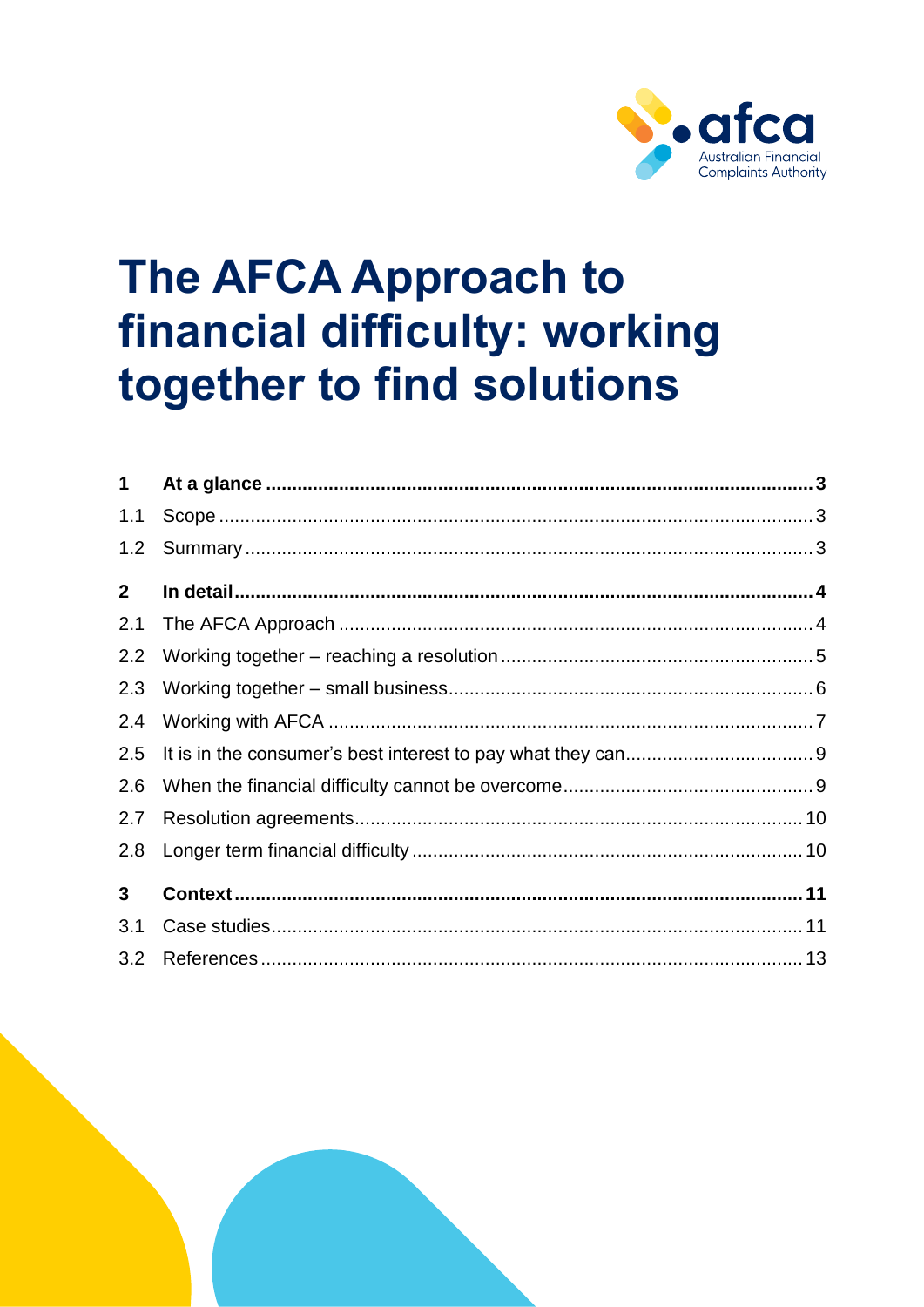We have created a series of AFCA Approach documents, such as this one, to help consumers and financial firms better understand how we reach decisions about key issues.

These documents explain the way we approach some common issues and complaint types that we see at AFCA. However, it is important to understand that each complaint that comes to us is unique, so this information is a guide only. No determination (decision) can be seen as a precedent for future cases, and no AFCA Approach document can cover everything you might want to know about key issues.

The AFCA Approach to financial difference to financial difference to find solutions  $P$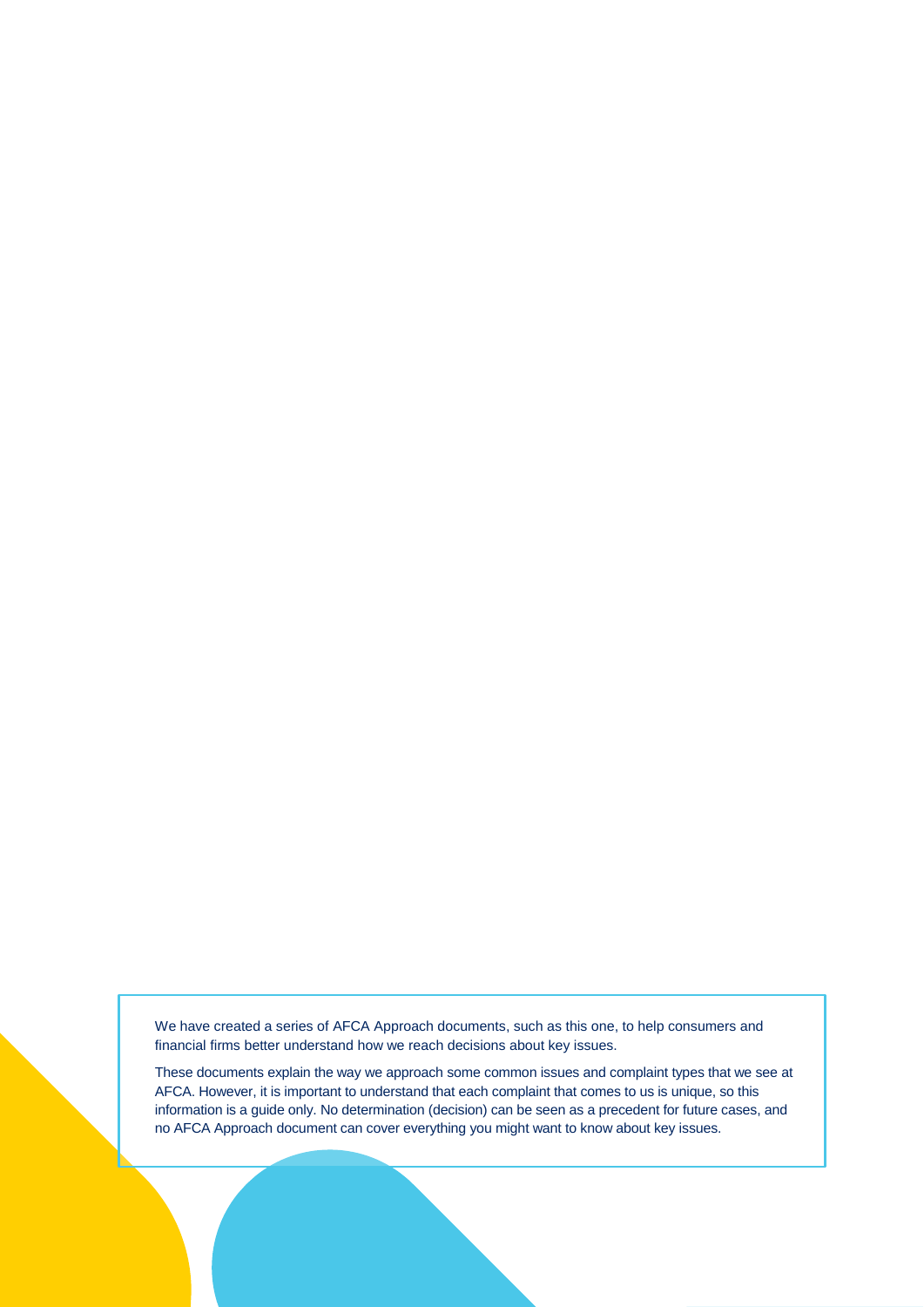# <span id="page-2-0"></span>1 At a glance

## <span id="page-2-1"></span>**1.1 Scope**

This document sets out our approach to Financial Difficulty complaints. The approach has been adopted from AFCA's predecessor scheme, the Financial Ombudsman Service.

When a consumer (an individual or small business owner) experiences financial difficulty, they will often ask their financial firm to help them with a repayment arrangement. Many successful arrangements are entered into regularly, but sometimes the consumer and financial firm are not able to agree on an arrangement that suits them both. That's where AFCA can help.

# <span id="page-2-2"></span>**1.2 Summary**

### **Who should read this document?**

- Financial firms that deal with credit products, consumer representatives and consumers (individuals and small business owners), who are experiencing financial difficulty.
- Anyone who wants to understand how to work together to resolve financial difficulty, including working with AFCA if a complaint is lodged with us.
- Consumers and their representatives who may have a proposal which will see their financial difficulty overcome, as well as consumers who may be unable to identify a way forward.
- Anyone faced with dealing with financial difficulty that may not be able to be overcome in the short or medium term.

### **Summary of AFCA Approach**

Financial difficulty occurs when a consumer is unexpectedly unable to meet their repayment obligations. This can be due to a number of causes including accident, separation, death of a family member, unexpected medical or funeral expenses, reduction of work hours, redundancy, or a downturn in business.

A large number of financial difficulty complaints that come to us are resolved by mutual agreement. The best solutions are often found when the parties work together to develop a plan for overcoming financial difficulty. For this reason, we encourage the parties to be willing to communicate and exchange information with each other.

Any requests made by the financial firm for information should not be so complex or large that it is overwhelming for the consumer. This is because excessive requests for information are often a barrier to providing hardship assistance and may prevent the early resolution of financial difficulty complaints.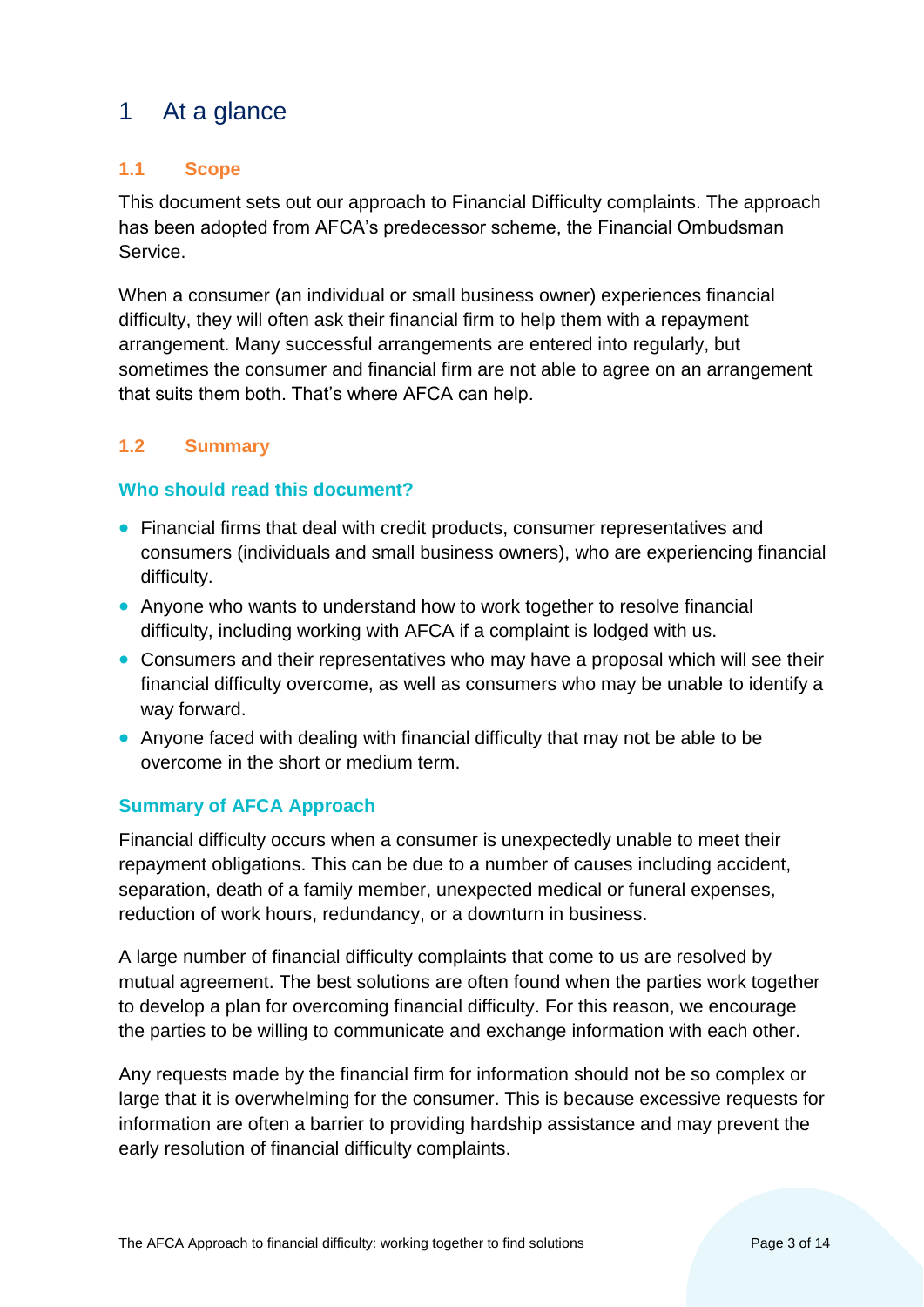A consumer should respond promptly to a financial firm's reasonable requests for information, and make payments if possible. For example, if a consumer has suggested a repayment arrangement that has been rejected by the financial firm, they should at the very least make repayments of the offered amount while we are considering the complaint.

The same principles apply when a financial firm assesses a request for assistance from a small business as when the request comes from an individual consumer. However, the information that a financial firm will need to genuinely consider a small business financial difficulty request will be different and may be more extensive.

In some complaints it is clear that financial difficulty cannot be overcome with further assistance, even in the longer term, and the only realistic solution is the sale of an asset such as a home or investment property. In these circumstances we will encourage the parties to agree on a reasonable timeframe for the consumer to sell the asset voluntarily.

In order to reach a successful and lasting outcome, it is important that all parties understand what is required of them. If a hardship arrangement is agreed to, it is good industry practice for the financial firm to confirm it in writing.

Depending on the circumstances, including the type and length of remaining term of the credit contract, a short-term solution may not be appropriate. The aim of any repayment arrangement should be for the debt to be repaid, even if that happens over a longer period.

A credit provider is under no obligation to waive debt on the grounds of financial difficulty alone. If the parties agree to temporarily suspend repayments the financial firm does not have to agree to waive interest or debt.

# <span id="page-3-0"></span>2 In detail

# <span id="page-3-1"></span>**2.1 The AFCA Approach**

A financial firm should assess each request for assistance on an individual basis. Solutions offered to the consumer need to be appropriate to the individual circumstances of that particular consumer. We encourage all parties to look at the broader situation when thinking of the available options for assistance. It may be that a consumer is focused on one facility when in fact they hold multiple facilities with the financial firm. By considering all facilities, a more robust solution may be found.

A consumer should be willing to start making repayments at the amount they've proposed under a repayment arrangement, even if the financial firm has not yet agreed to the arrangement. This demonstrates good faith and a willingness to deal with the financial difficulty.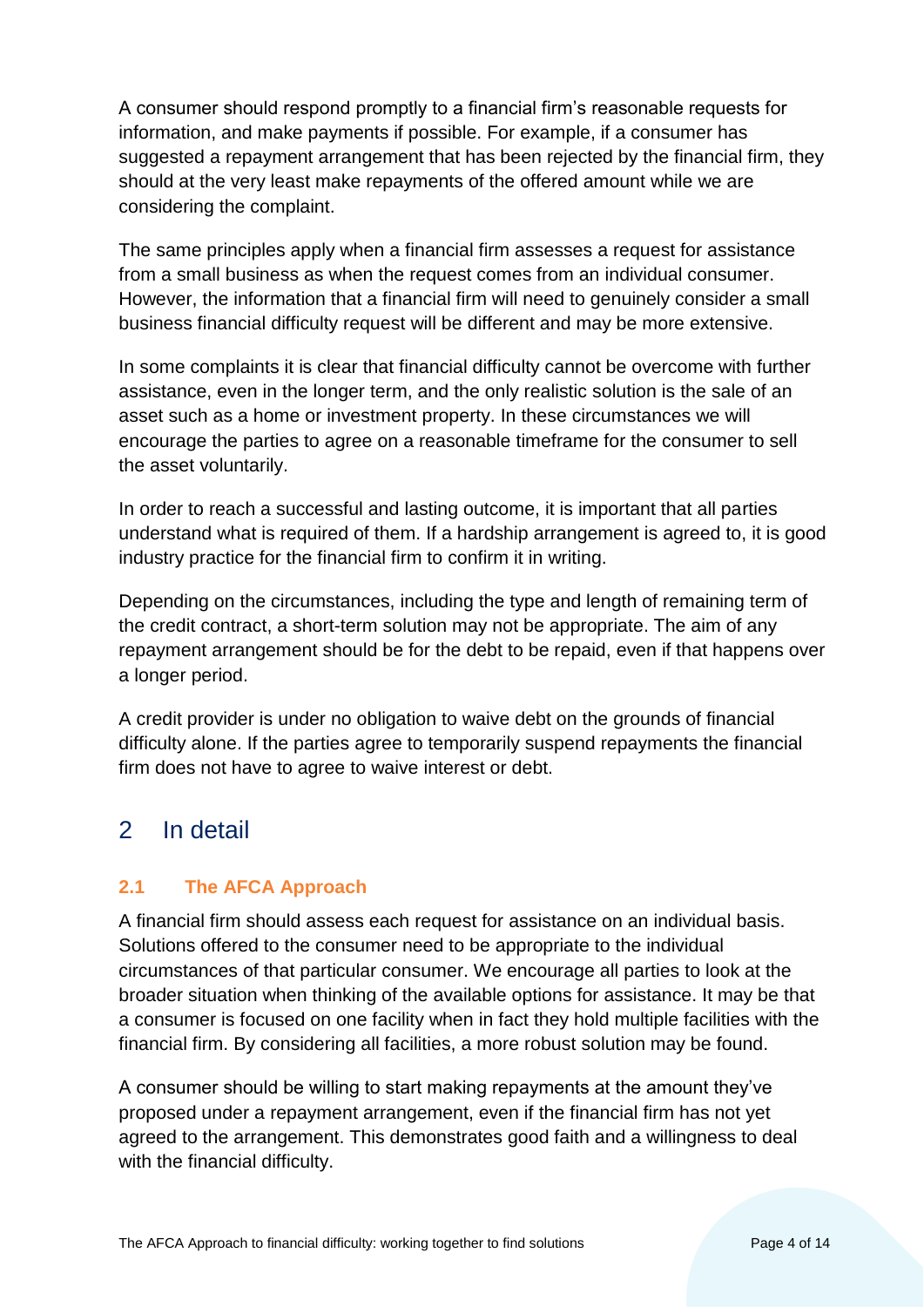#### <span id="page-4-0"></span>**2.2 Working together – reaching a resolution**

The best solutions are often found when the parties work together to develop a plan for overcoming financial difficulty. For this reason, we encourage the parties to be willing to communicate and exchange information with each other.

Depending on the circumstances, a financial firm may need to ask the consumer for information about their financial position. This may include details of their income, expenditure and debts held with the financial firm and other financial institutions. We consider that reasonable requests for information are an important step to helping a consumer overcome their financial difficulty.

A financial firm should work to identify the available options, even when a consumer is yet to provide the requested information.

But, any requests made by the financial firm should not be so complex or large that it is overwhelming for the consumer. This is because excessive requests for information are often a barrier to providing hardship assistance and may prevent the early resolution of financial difficulty complaints.

To make an initial assessment, it is generally not necessary for a financial firm to request copies of rental agreements, medical certificates, bills or rates notices. The exception would be if there is a particular reason for the financial firm to doubt the information provided by the consumer.

Unless there is a valid reason why the documentation is not available, a consumer should be willing to support their request with relevant documentation.

If a consumer does not provide information, the financial firm should still work to identify what options are available with the information it does have, even if this information is limited. If the consumer's primary banking relationship is with that financial firm, the financial firm will have a lot of information available to it already which can be used to make an assessment.

If a financial firm doesn't have all the necessary information and needs to make some assumptions, it should state what assumptions it has made. For example, the financial firm could assume that the monthly wages figure the consumer has given is accurate, even though the consumer may not have provided payslips.

If the financial firm is unable to agree to a repayment arrangement based on the information available, it should provide the consumer with written reasons for its decision. The financial firm should also identify what, if any, additional documentation it requires from the consumer in order to reconsider its decision.

Providing detailed written reasons lets the consumer assess whether they can meet the financial firm's requirements and decide whether to make another proposal to resolve the situation. In other words, providing reasons to the consumer allows the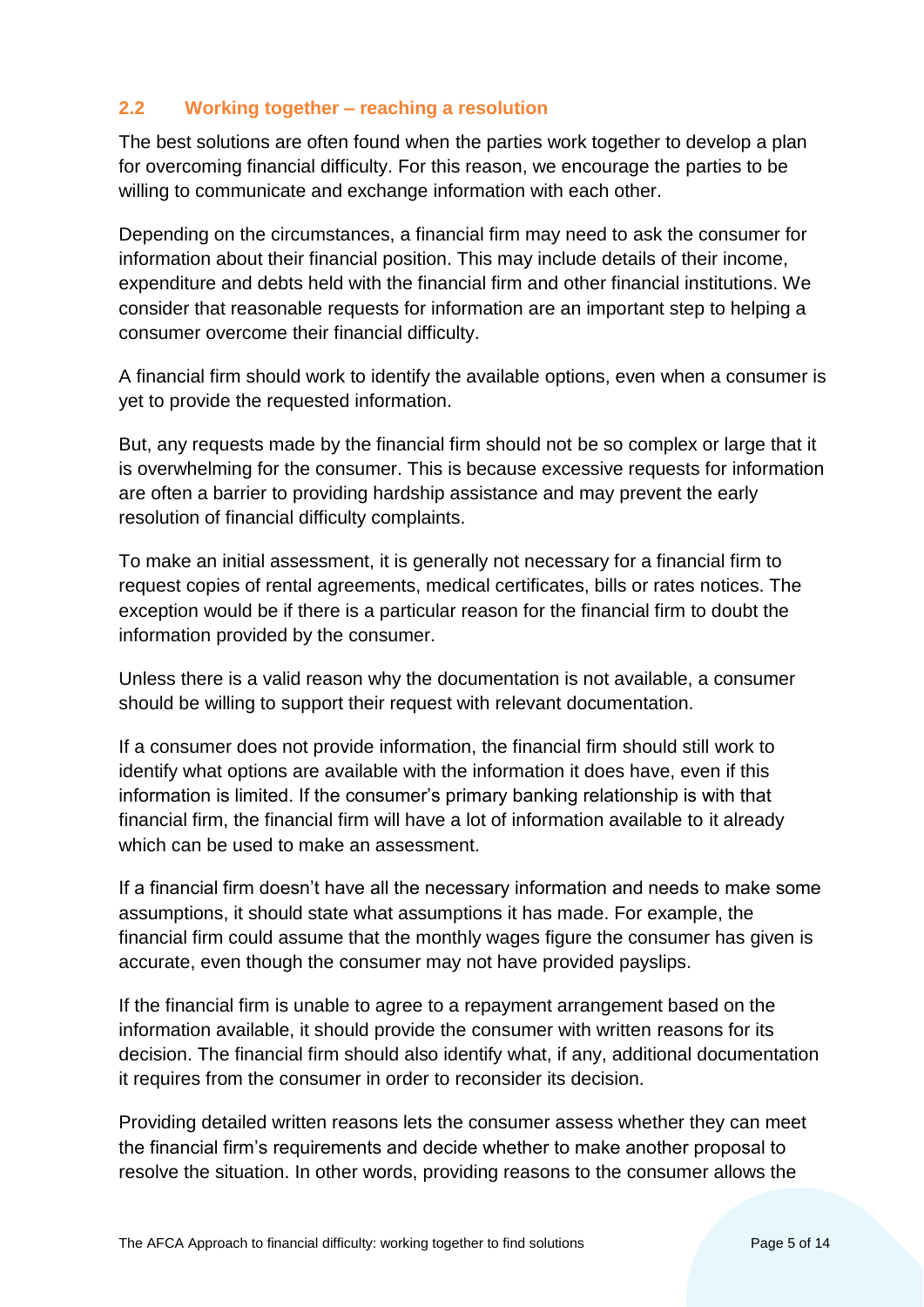conversation to continue so that the parties can work together to try and reach a solution.

# <span id="page-5-0"></span>**2.3 Working together – small business**

A small business's financial difficulty may be caused by a variety of events, including bad debts, loss of clients, increased competition or unexpected changes in market conditions. Common issues that we see in small business complaints about financial difficulty include the financial firm's entitlement to cancel business facilities, appoint an investigative accountant, apply an increased risk margin or charge higher interest rates.

Relevant industry codes, internal hardship policies and good industry practice require financial firms to work with their small business customers in the same way as for individual consumers, even though the causes of the financial difficulty may be different. This means that a financial firm should genuinely consider any request for assistance from a small business customer, following the principles set out in section 2.2 above.

When assessing a request for assistance from a small business, the nature of the information that the financial firm will need to ask its customer to provide will be different from and often more extensive than for individual consumers. This would include information that will allow the financial firm to consider the viability of the business as a going concern, for example:

- a revised business plan
- cash flow statements and projections, profit and loss and balance sheet information
- inventory management records, including opening/closing inventory levels
- aross profit projections
- aged debtor and creditor listings
- documentation relevant to the small business's statutory obligations including payroll, taxation, superannuation, GST and WorkCover records.

Similarly to individual consumers, if a small business does not provide all the information requested then the financial firm should still work to identify what options are available based on the information it does have, and state what assumptions it has made.

There will often be many options available to a financial firm to assist a small business, for example a temporary increase in an overdraft facility limit, deferment of scheduled repayments, the appointment of an Investigative Accountant, and consolidation or restructure of facilities. Where further lending is being considered, the financial firm will need to be mindful of its responsible lending obligations. The aim of any assistance should be to allow the small business to operate as a going concern in the long term.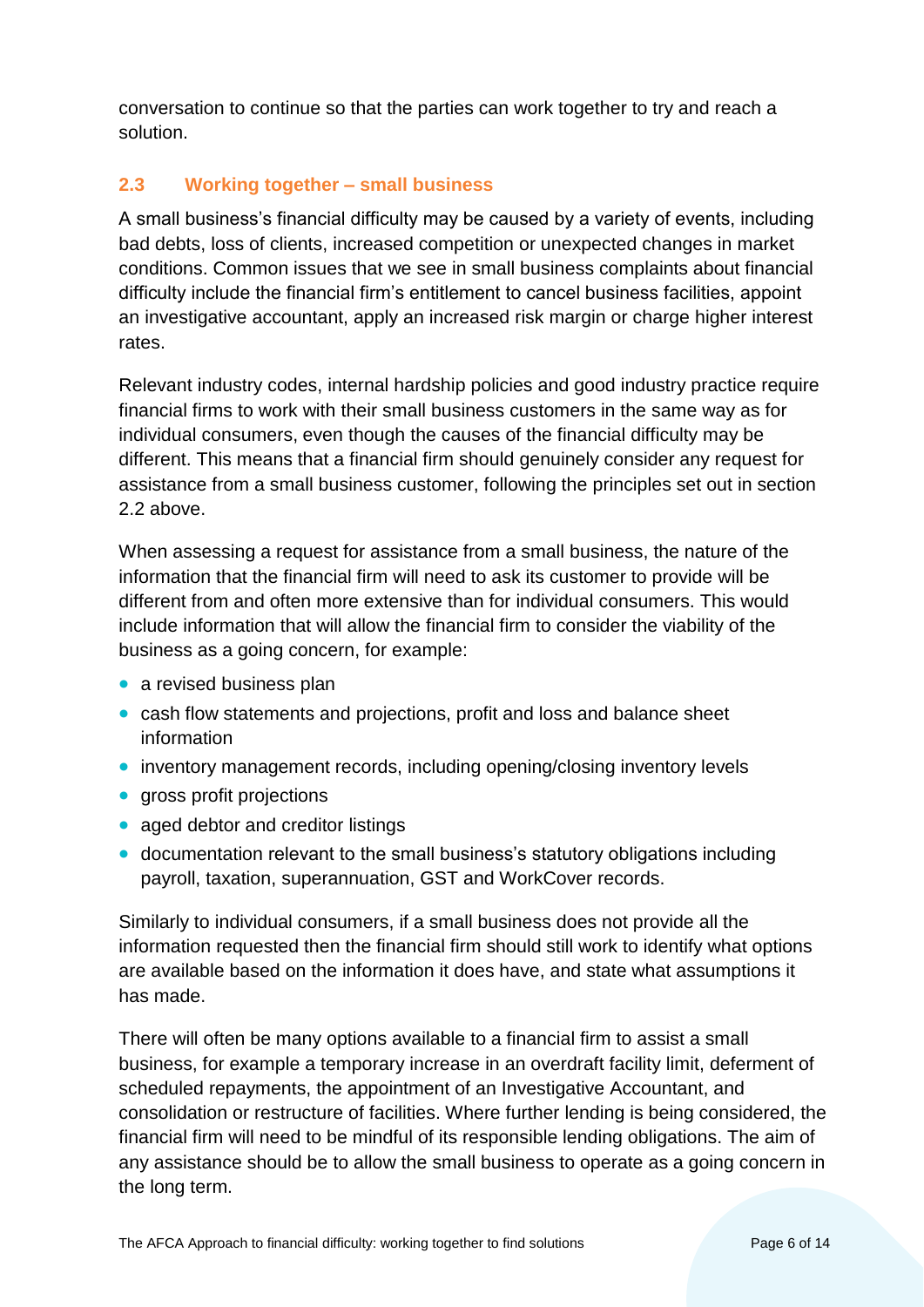While it is a commercial decision for the financial firm whether it applies an increased risk margin or default interest rate, it is generally not appropriate to do so when the business is already experiencing financial difficulty and is working with the financial firm to overcome those difficulties.

It may also be appropriate for the financial firm to refer the small business to relevant government agencies, dispute resolution services and small business councils, including:

- AusIndustry is an Australian Government resource to support businesses
- Council of Small Business Organisations Australia (COSBOA) provides advice, grant information and venture capital assistance
- Australian Small Business and Family Enterprise Ombudsman (ASBFEO) is an alternative dispute resolution service for small businesses that are in dispute with other businesses and Commonwealth Government agencies.

#### <span id="page-6-0"></span>**2.4 Working with AFCA**

If the consumer and financial firm have not been able to resolve the complaint themselves, the consumer may choose to bring the complaint to AFCA.

We will consider a financial difficulty complaint by giving thought to how the financial firm has responded to the consumer's financial difficulty in the past. We will also look at the options available to assist the consumer to overcome their financial difficulty in the future. To do this, we require both parties to provide information to help us assess and investigate the complaint. The sooner we receive this information, the easier it is for us to help the parties negotiate a resolution.

AFCA will look at how well the financial firm responded to a consumer's previous financial difficulty and how the current situation can be overcome.

| What we look at                                                                                         | What we need from the financial<br>firm                                                                                                                                                                                                                                                                                                             | What we need from the<br>consumer                                                                                                                                                                                                                                                                                                                  |
|---------------------------------------------------------------------------------------------------------|-----------------------------------------------------------------------------------------------------------------------------------------------------------------------------------------------------------------------------------------------------------------------------------------------------------------------------------------------------|----------------------------------------------------------------------------------------------------------------------------------------------------------------------------------------------------------------------------------------------------------------------------------------------------------------------------------------------------|
| How well did the<br>financial firm<br>respond to the<br>consumer's financial<br>difficulty in the past? | • Contact records showing details of<br>discussions with the consumer<br>about their requests for assistance.<br>• Copies of correspondence<br>showing how the financial firm<br>responded to the requests for<br>assistance.<br>• Copies of any information the<br>financial firm relied on to make its<br>decision about providing<br>assistance. | • A copy of any letters to the<br>financial firm that show what<br>assistance was requested, and<br>when.<br>• Details of why the consumer<br>believes the financial firm has not<br>met its obligations.<br>• Details of any loss suffered as a<br>result of the financial firm's<br>actions, including supporting<br>documentation if available. |

The information we often ask parties to send to us includes: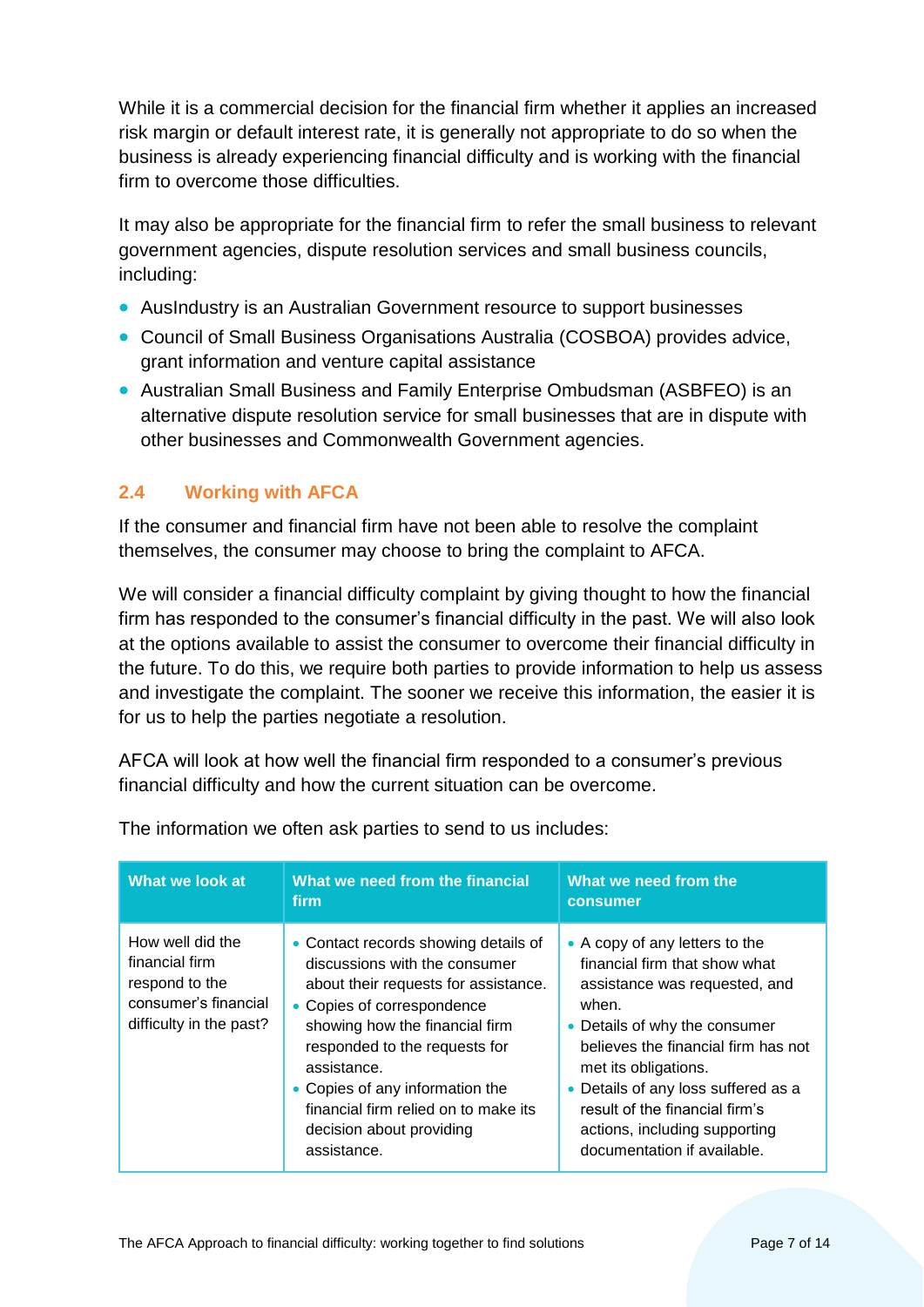| What we look at                                             | What we need from the financial<br>firm                                                                                                                                                                                                                                                                                                                                                                                                                                                       | What we need from the<br>consumer                                                                                                                                                                                                                                                                                                                                                                                                                                                                                                                                                                                 |
|-------------------------------------------------------------|-----------------------------------------------------------------------------------------------------------------------------------------------------------------------------------------------------------------------------------------------------------------------------------------------------------------------------------------------------------------------------------------------------------------------------------------------------------------------------------------------|-------------------------------------------------------------------------------------------------------------------------------------------------------------------------------------------------------------------------------------------------------------------------------------------------------------------------------------------------------------------------------------------------------------------------------------------------------------------------------------------------------------------------------------------------------------------------------------------------------------------|
|                                                             | • A copy of account statements<br>showing the history of payments,<br>the balances outstanding and any<br>default fees, charges or other<br>costs debited to the consumer's<br>account following the request for<br>assistance.<br>• If relevant, a copy of documents<br>relating to legal proceedings, so<br>that we can see the status of these<br>proceedings and review whether or<br>not we are able to consider the<br>complaint.                                                       |                                                                                                                                                                                                                                                                                                                                                                                                                                                                                                                                                                                                                   |
| How can the current<br>financial difficulty be<br>overcome? | • Enough details of the loan/s to be<br>able to perform calculations such<br>as a loan amortisation schedule.<br>• Details of any payment<br>arrangement that the financial firm<br>is prepared to accept.<br>• Details of any additional<br>information or other conditions that<br>the financial firm requires before it<br>will agree to a proposed<br>repayment arrangement.<br>• If the financial firm is not prepared<br>to accept a payment arrangement,<br>reasons for this decision. | • For an individual, a completed<br><b>Statement of Financial Position</b><br>showing full and accurate details<br>of their current circumstances.<br>• For a small business, information<br>relevant to the request being<br>made of the financial firm.<br>• Details of how they expect their<br>circumstances to change.<br>• A realistic repayment proposal<br>that will see the debt, including<br>any arrears, repaid within a<br>reasonable timeframe.<br>• If they cannot afford a repayment<br>arrangement, details of their<br>alternative proposal (for example,<br>a timeframe for sale of an asset). |

We ask consumers in financial difficulty to provide us with a Statement of Financial Position (SOFP). We will often still progress a complaint even if we have not received an SOFP, including holding a telephone conciliation conference. This is because the consumer's situation can be discussed at the conference.

However, if the consumer does not provide an SOFP then it may limit the assistance options the financial firm will consider. Also, we will generally not require the financial firm to vary a credit contract if a consumer has not provided an SOFP. More information on our power to vary credit contracts can be found in our power to vary credit contracts approach document.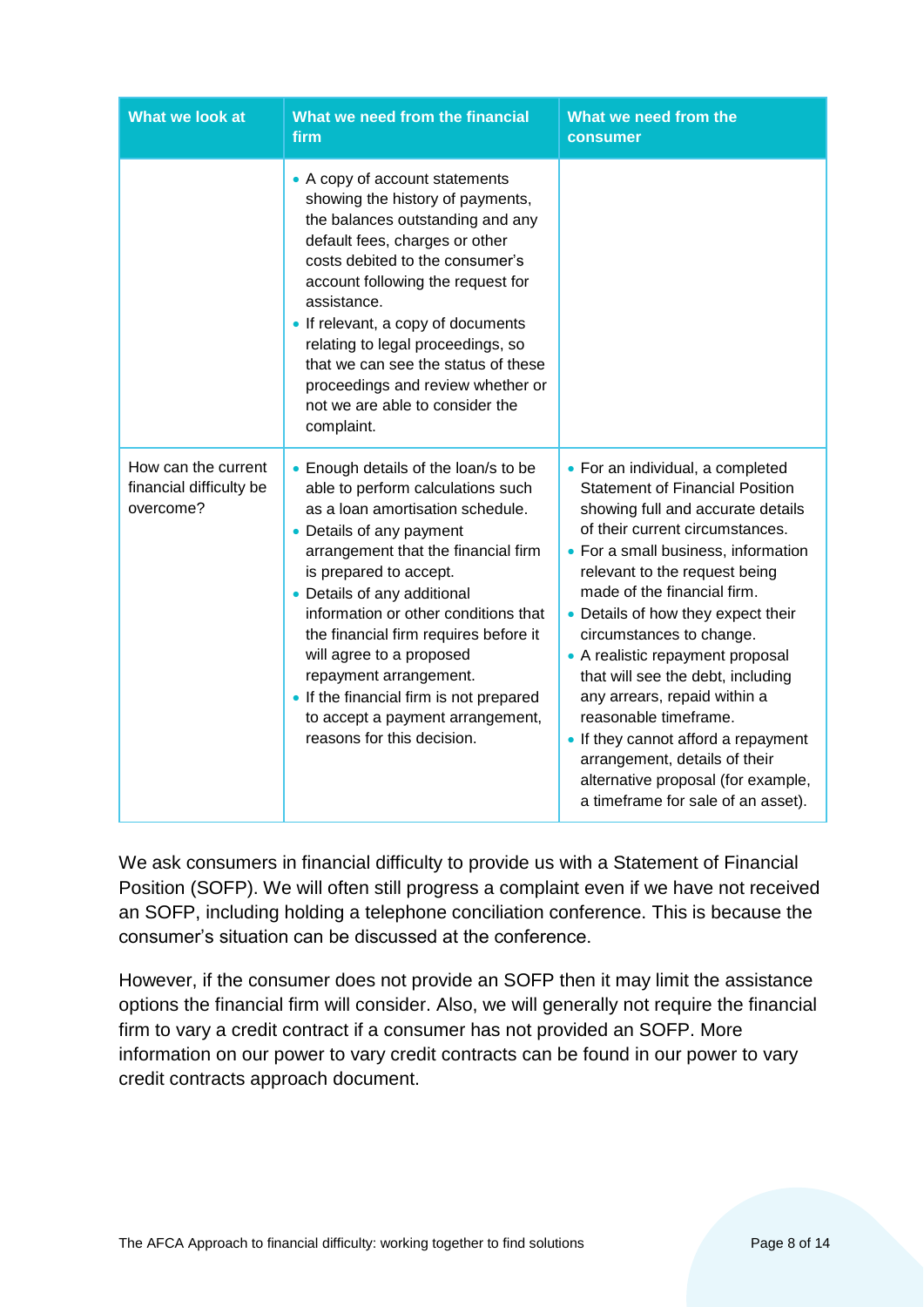If a consumer has lodged complaints with several financial firms, we encourage sharing all information with all financial firms. This can help to resolve the complaints, because each file may contain information that is relevant to our assessment of each complaint. For this reason, we may require the consumer to sign a Multiple Financial Firm Authority form, which will allow us to share all the information with each of the financial firms.

# <span id="page-8-0"></span>**2.5 It is in the consumer's best interest to pay what they can**

A consumer should respond promptly to a financial firm's reasonable requests for information, and make payments if possible. For example, if a consumer has suggested a repayment arrangement that has been rejected by the financial firm, they should at the very least make repayments of the offered amount while we are considering the complaint.

Regular repayments can show that the consumer is able to service the debt, even if it is at a lower amount than the contracted payments. Not only will regular repayments reduce the amount of interest accruing, it may also result in the financial firm viewing the consumer's proposal more favourably.

It is also important for the consumer to continue making whatever payments they can. This is because interest and fees will continue to be charged while the financial firm is assessing their repayment proposal, and while AFCA is considering any complaint. This may mean that equity in a property will erode and the arrears will continue to increase. For this reason, if the consumer does not make payments then their position is likely to worsen, and may reach a point where the financial difficulties cannot be overcome.

# <span id="page-8-1"></span>**2.6 When the financial difficulty cannot be overcome**

In some complaints it is clear that financial difficulty cannot be overcome with further assistance, even in the longer term, and the only realistic solution is the sale of an asset such as a home or investment property. In these circumstances we will encourage the parties to agree on a reasonable timeframe for the consumer to sell the asset voluntarily.

In the case of a small business, if the business is unable to demonstrate ongoing viability then we would not expect a financial firm to accept further risk. In this case, the financial firm should consider allowing the business a reasonable time to refinance, or work with the business to sell assets and achieve an orderly winding up of the business.

The situation is likely to be more challenging for both financial firms and consumers if there is long-term financial difficulty and there are no assets that can be sold. We would not require a financial firm to waive debt on the basis of long-term financial difficulty alone, so in these circumstances the options available to a consumer may be limited.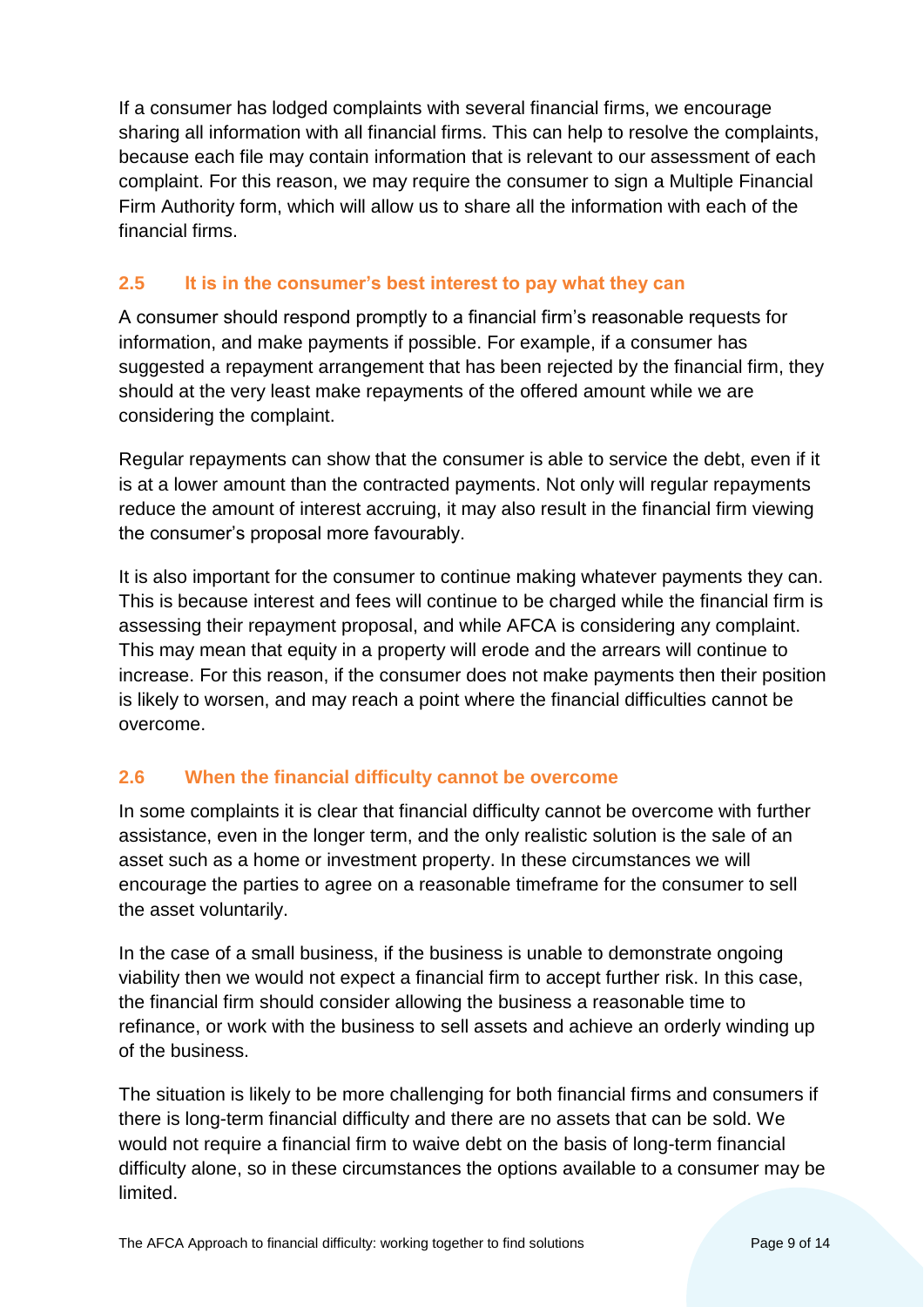## <span id="page-9-0"></span>**2.7 Resolution agreements**

In order to reach a successful and lasting outcome, it is important that all parties understand what is required of them.

A large number of financial difficulty complaints that come to us are resolved by mutual agreement. An agreement can be reached at any stage of our process before we make a written decision about the complaint. If a hardship arrangement is agreed to, it is good industry practice for the financial firm to confirm it in writing.

The arrangement should include as much detail as possible about what the parties have agreed to, the timeframe for the arrangement and when normal repayments will resume.

A settlement occurs most often in a telephone conciliation conference where an inprinciple agreement is reached. Following the conciliation conference, we will confirm in writing what was agreed. The financial firm may additionally choose to prepare its own settlement agreement reflecting what was agreed.

In the [AFCA Approach to terms of settlement](https://www.afca.org.au/public/download.jsp?id=7420)<sup>1</sup> we outline several principles that financial firms should bear in mind when drafting settlement agreements. We consider the acceptance by both parties of a settlement agreement document ensures certainty for the financial firm and consumer about what has been agreed to and ends the existing complaint.

However, if an entirely new and unforeseen event of financial difficulty arises after the settlement has been agreed, the financial firm should review the matter with fresh eyes. You can read more about what happens when a consumer requires further assistance in our [Approach to dealing with common financial difficulty issues](https://www.afca.org.au/public/download.jsp?id=7232)<sup>2</sup>.

# <span id="page-9-1"></span>**2.8 Longer term financial difficulty**

Financial difficulties may be short-term or longer term. The financial firm's obligations under applicable legal principles and industry codes are not limited to short-term difficulties. Depending on the circumstances, including the type and length of term of the credit contract, a short-term solution may not be appropriate and a longer term solution will need to be considered.

The aim of any repayment arrangement should be for the debt to be repaid, even if that happens over a longer period. This means that any repayment proposal should be reasonable and realistic and should not simply be postponing inevitable default.

We encourage participants not to be constrained by timeframes, but instead be open to exploring viable options that will see the financial difficulty situation overcome, even if this is over a longer period of time.

 $\overline{a}$ 

<sup>&</sup>lt;sup>1</sup> AFCA Approach to terms of settlement (www.AFCA.org.au/approach)

<sup>&</sup>lt;sup>2</sup> AFCA Approach to dealing with common financial difficulty issues (www.AFCA.org.au/approach)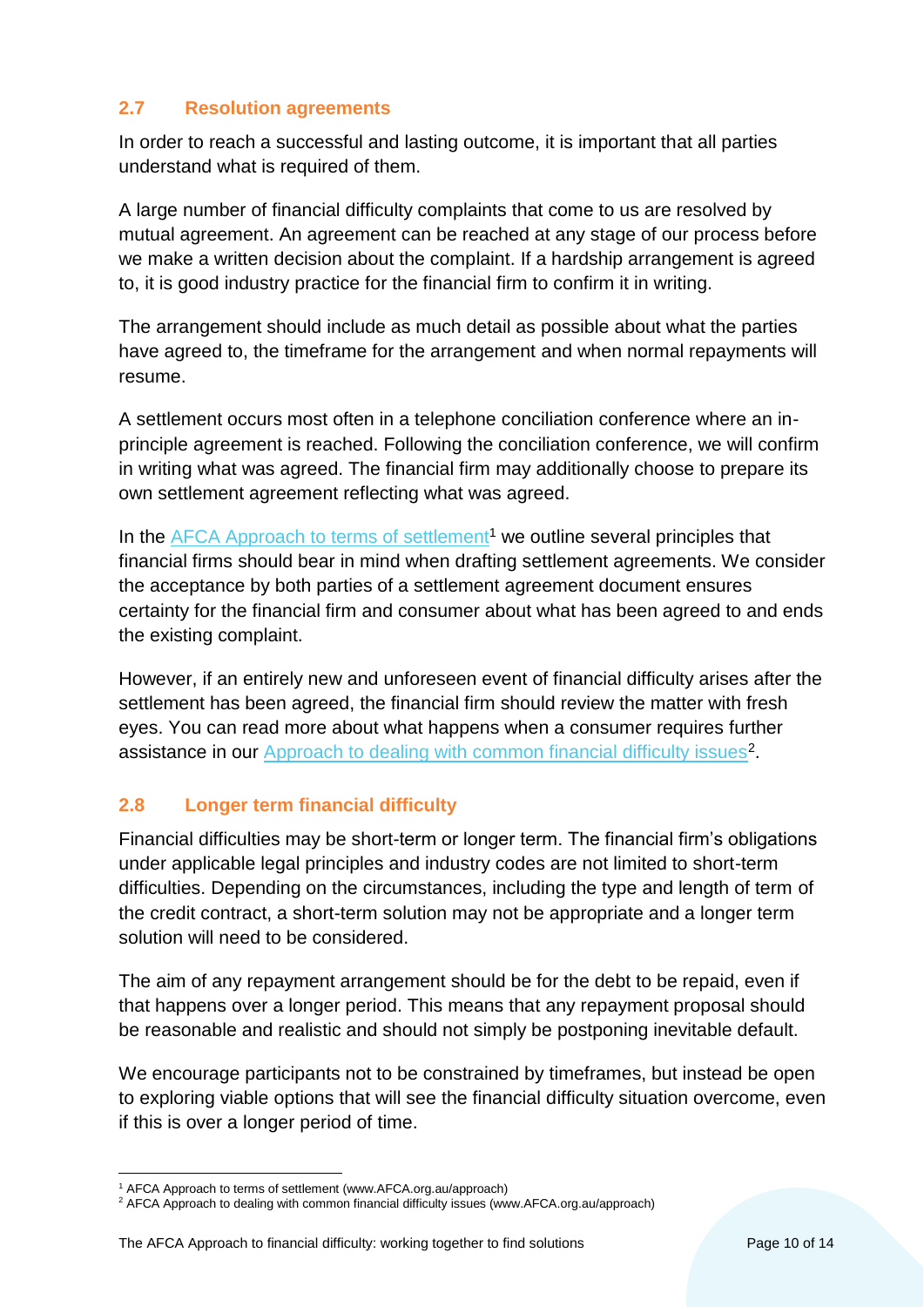Examples of longer term solutions include:

- Capitalisation of arrears, where the consumer is able to meet ongoing repayments but is not able to clear the arrears.
- Extension of the loan term, resulting in a permanent reduction of the repayment amounts.

While we encourage the parties to explore both short-term and long-term solutions, a credit provider is under no obligation to waive debt on the grounds of financial difficulty alone. If the parties agree to temporarily suspend repayments but the financial firm does not agree to waive interest or debt, the suspension should not be for so long that the debt becomes unmanageable in the long-term. Similarly, reduced repayments that are insufficient to repay interest should only be in place for a limited period, unless the financial firm has agreed to reduce or waive interest.

We are increasingly seeing complaints involving consumers in long-term financial difficulty. We acknowledge that these situations are particularly challenging for both consumers and financial firms. For this reason we are committed to continuing to develop our approach in this area through ongoing consultation with financial firms and consumer representatives.

# <span id="page-10-0"></span>3 Context

# <span id="page-10-1"></span>**3.1 Case studies**

The case studies below are based on determinations by one of AFCA's predecessor schemes, the Financial Ombudsman Service (FOS), in which awards were made for non-financial loss. While previous determinations (by AFCA or by its predecessor schemes) are not binding precedents, where relevant they will inform AFCA's approach to an issue.

### **Case 1: When financial difficulty cannot be overcome**

Max and Susan, who were farmers, brought a complaint to FOS. Their farm had been affected by drought and the loan secured over the farm property had fallen into arrears of \$100,000. Over a number of years, the financial firm tried to assist them with various repayment arrangements, however, they were unable to return to making full repayments.

We conducted a telephone conciliation conference and the couple acknowledged that the only option was for the farm property to be sold. The parties agreed that Max and Susan would have an extended period of time to sell the property because this allowed them to complete the next harvest and use this income to reduce their debt as well as ensuring the farm remained operational through the marketing campaign.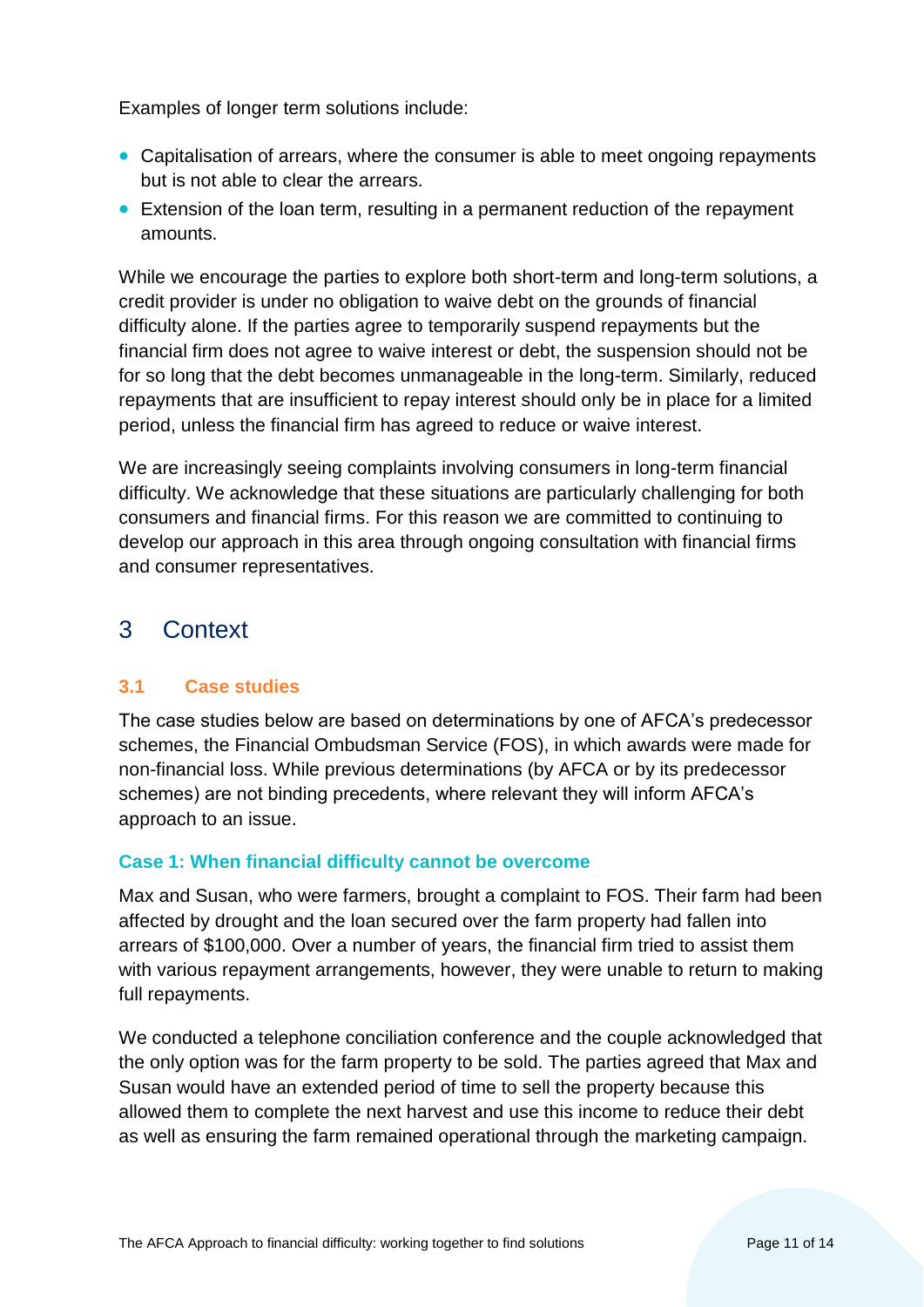# **Case 2: A consumer should pay what they can while their proposal is being considered**

Nick requested assistance when he was unable to make full repayments on his car loan, which had three years remaining. He provided the financial firm with a Statement of Financial Position (SOFP) that showed that he could afford repayments of \$120 per month if the loan term was extended by a further year.

The financial firm declined to vary the loan term and sought additional information from the consumer, including a statement from his non-English speaking partner regarding the payment of household expenses.

Nick lodged a complaint with FOS. FOS contacted the financial firm and noted that the proposal put forward appeared to be reasonable based on the information held by the financial firm. This was because the SOFP showed that:

- Nick could afford repayments of \$120 per month
- he had been making repayments of this amount for several months, and
- the extension of the loan term by one year would see the remaining debt repaid.

FOS considered that Nick had demonstrated an ability to repay the debt if the contract was varied. Therefore, it was appropriate for the ombudsman to exercise his power to vary the credit contract if a resolution was not reached between the parties.

The financial firm reconsidered its position and accepted Nick's proposal without the need for further information. The resolution was formalised in a settlement agreement.

### **Case 3: Small business financial difficulty**

John and Michael owned a retail store which had previously experienced a period of growth, financed by the small business through debt. Over time the small business became concerned that it would be unable to service its trade facility, and elected to sell assets which acted as security for the facility.

The repayment in full of the trade facility following the sale of the assets put the longterm viability of the business in jeopardy, as it was at risk of being unable to meet its short-term obligations. In accordance with the lending agreement, the financial firm appointed an Investigative Accountant for the purpose of gaining a better understanding of the business and what options were available. John and Michael were concerned about the cost of this review.

FOS conducted a telephone conciliation conference between the parties to explore the options. At the conciliation conference, the parties agreed to a progressive reduction of facilities over time, to enable the business to continue trading. In addition, arrangements were put in place to enable a third party to inject further funds into the business. The conclusions in the Investigative Accountant's report formed the basis of the agreement reached. By obtaining the report, the parties were able to gain a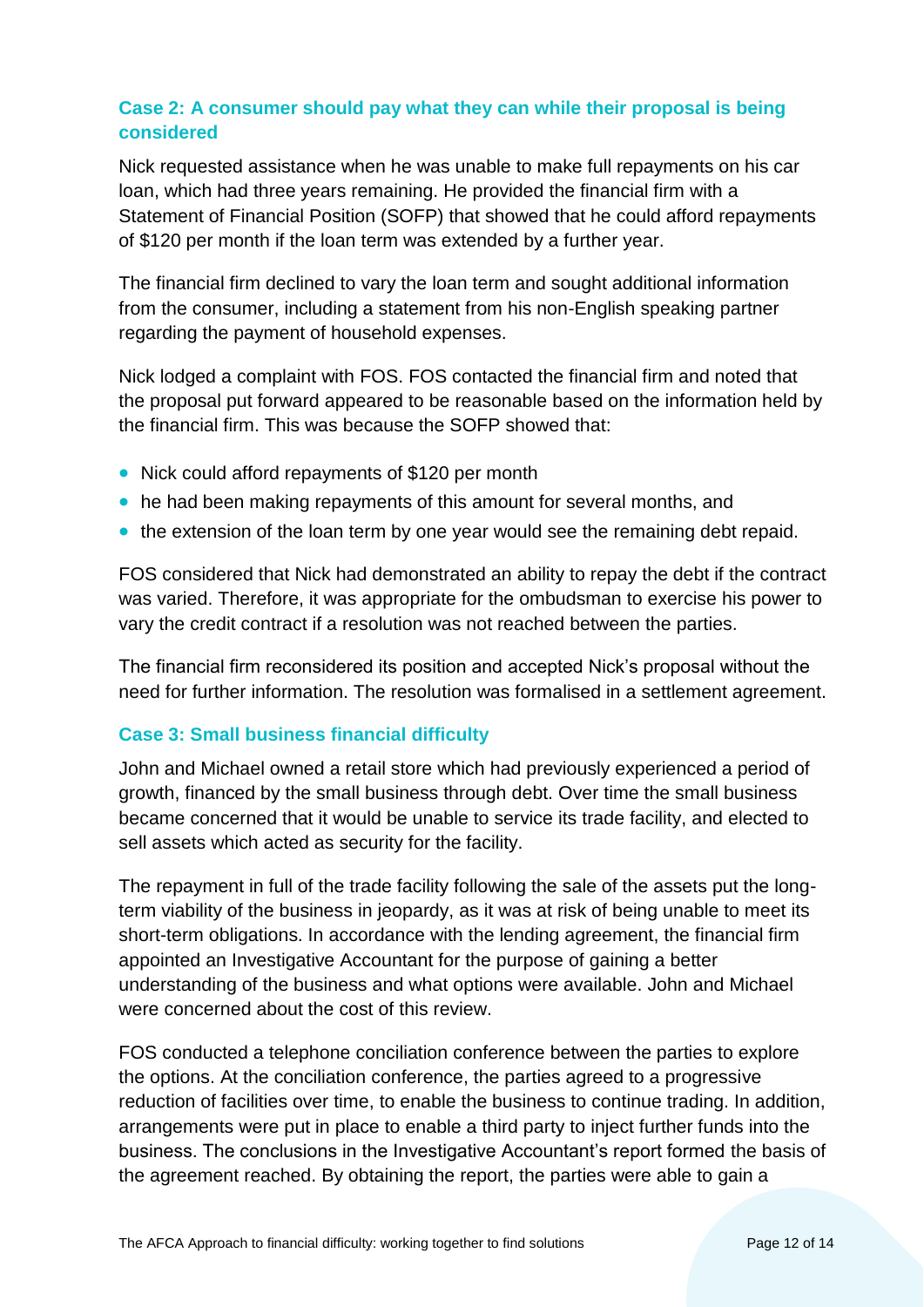clearer view of the long-term direction and viability of the business. The financial firm also agreed to refund half the costs of the Investigative Accountant as a gesture of goodwill.

#### <span id="page-12-0"></span>**3.2 References**

#### **Definitions**

| <b>Term</b>             | <b>Definition</b>                                                                                                                                                                |
|-------------------------|----------------------------------------------------------------------------------------------------------------------------------------------------------------------------------|
| <b>CBP</b>              | Code of Banking Practice                                                                                                                                                         |
| Complainant             | A consumer who lodges a complaint at AFCA against their financial firm                                                                                                           |
| Complaint               | A complaint lodged at AFCA by a Complainant about the actions of their<br>financial firm                                                                                         |
| Consumer                | An individual or small business owner who uses the services of a financial firm                                                                                                  |
| Credit contract         | A credit facility provided to an individual or small business which may include a<br>consumer credit contract                                                                    |
| Financial<br>difficulty | A consumer (individual or small business owner) may experience financial<br>difficulty if they are unexpectedly unable to meet the repayment obligations on<br>a credit contract |
| Financial firm          | A bank or credit provider who is a Member of AFCA                                                                                                                                |
| SOFP                    | Statement of financial position is used to provide current and accurate details<br>of all aspects of a consumer's financial position                                             |

### **Useful links**

This document is one of a series we have produced about financial difficulty. We have also created documents which cover:

- how AFCA approaches financial difficulty, taking into consideration legal principles, industry codes and good industry practice
- dealing with common issues
- our power to vary credit contracts
- early release of superannuation.

All five documents can be found on [our website](http://www.afca.org.au/approach)<sup>3</sup>.

 $\overline{a}$ <sup>3</sup> www.afca.org.au/approach

The AFCA Approach to financial difficulty: working together to find solutions Page 13 of 14